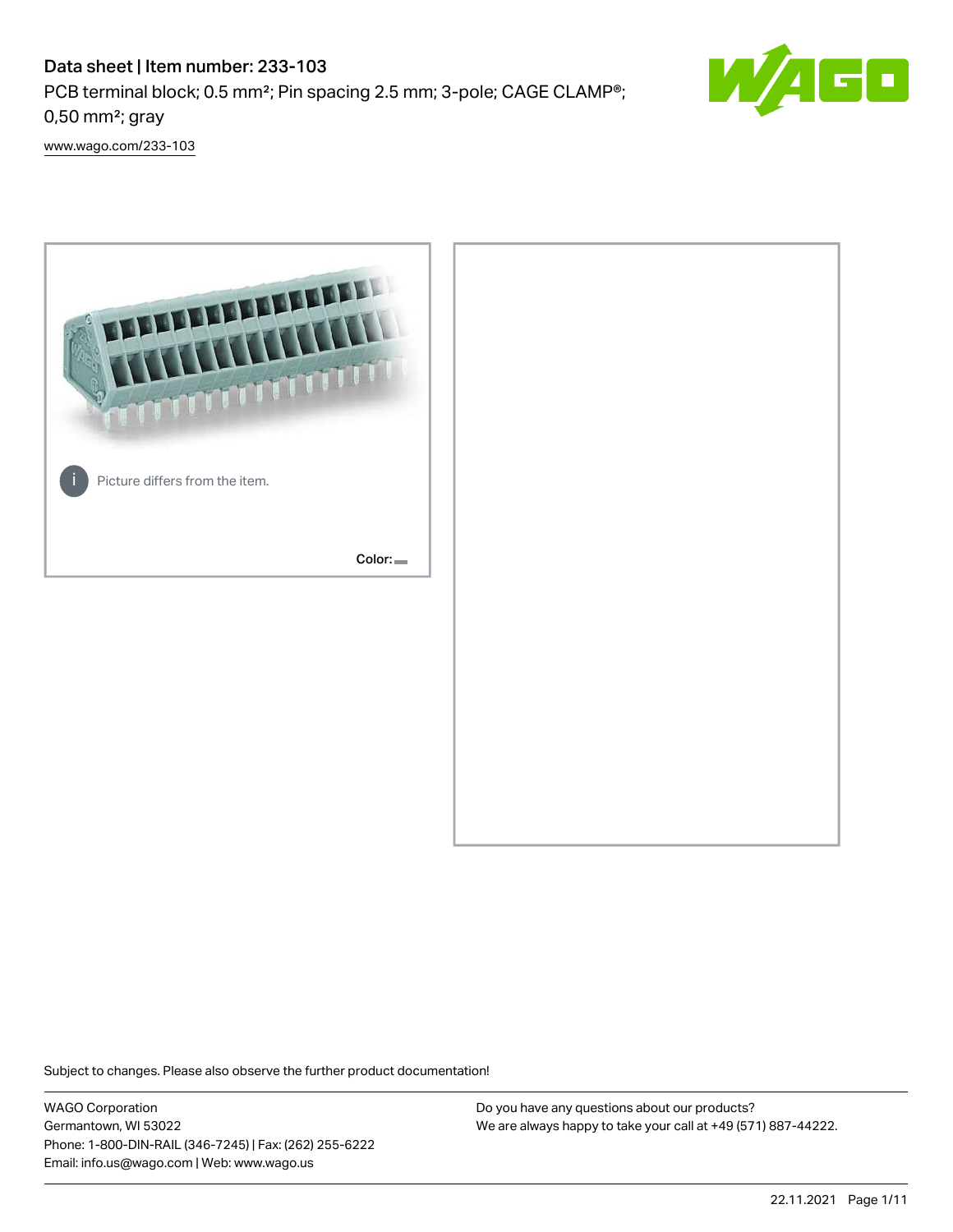

Dimensions in mm

 $L =$  (pole no. x pin spacing) + 2.3 mm

#### Item description

- Compact terminal strips with CAGE CLAMP<sup>®</sup> connection and screwdriver actuation parallel or perpendicular to conductor entry
- Double solder pins for high mechanical stability
- Custom color combinations

Subject to changes. Please also observe the further product documentation!

WAGO Corporation Germantown, WI 53022 Phone: 1-800-DIN-RAIL (346-7245) | Fax: (262) 255-6222 Email: info.us@wago.com | Web: www.wago.us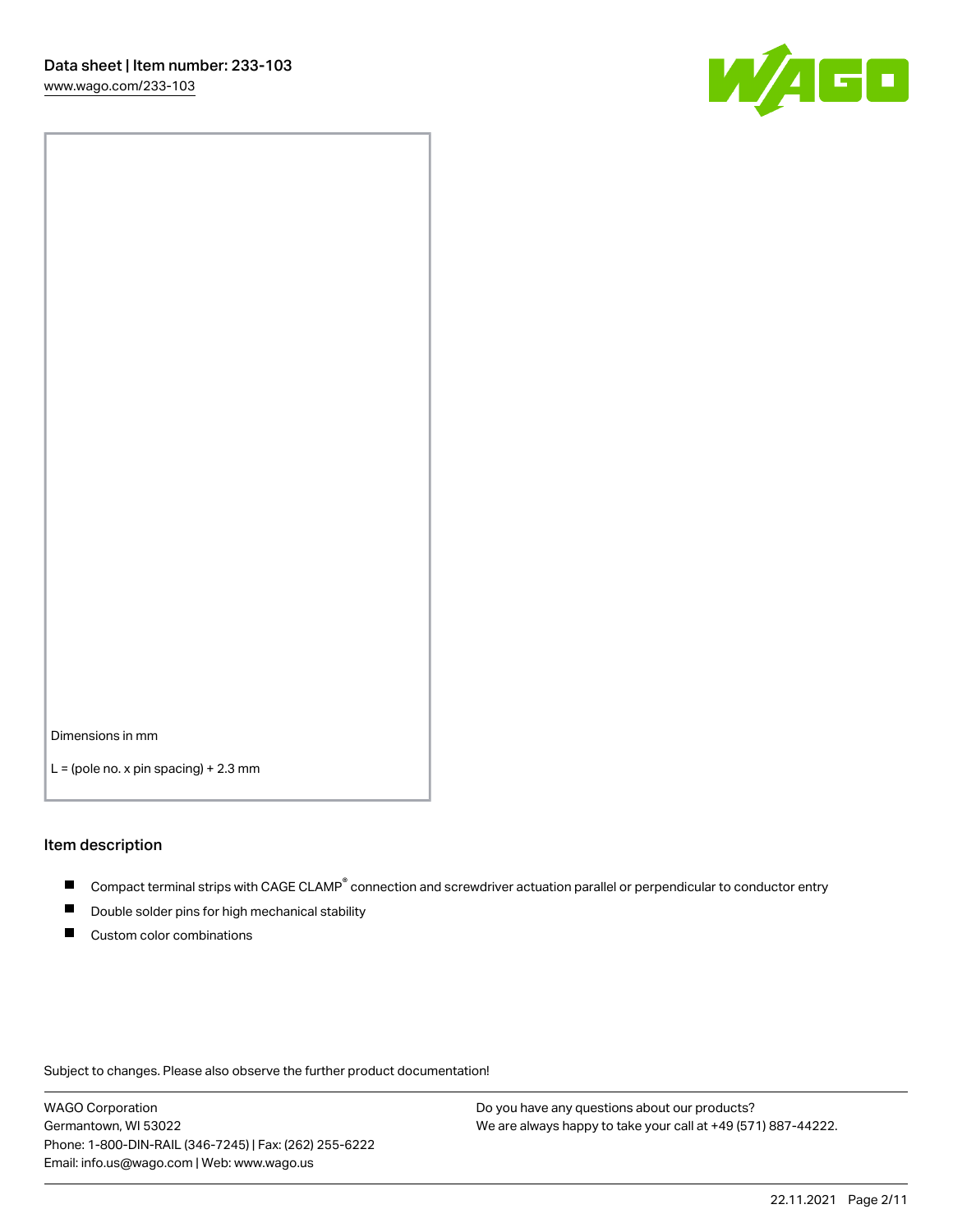

## Data Notes

| Variants: | Other pole numbers                                               |
|-----------|------------------------------------------------------------------|
|           | Other colors                                                     |
|           | Mixed-color PCB connector strips                                 |
|           | Direct marking                                                   |
|           | Other versions (or variants) can be requested from WAGO Sales or |
|           | configured at https://configurator.wago.com/                     |
|           |                                                                  |

## Electrical data

## IEC Approvals

| Ratings per                 | IEC/EN 60664-1                                                        |
|-----------------------------|-----------------------------------------------------------------------|
| Rated voltage (III / 3)     | 63 V                                                                  |
| Rated surge voltage (III/3) | $2.5$ kV                                                              |
| Rated voltage (III/2)       | 160 V                                                                 |
| Rated surge voltage (III/2) | $2.5$ kV                                                              |
| Nominal voltage (II/2)      | 320 V                                                                 |
| Rated surge voltage (II/2)  | $2.5$ kV                                                              |
| Rated current               | 6 A                                                                   |
| Legend (ratings)            | $(III / 2)$ $\triangle$ Overvoltage category III / Pollution degree 2 |

## UL Approvals

| Approvals per                  | UL 1059 |
|--------------------------------|---------|
| Rated voltage UL (Use Group B) | 150 V   |
| Rated current UL (Use Group B) |         |

## CSA Approvals

| Approvals per                   | CSA   |
|---------------------------------|-------|
| Rated voltage CSA (Use Group B) | 150 V |
| Rated current CSA (Use Group B) |       |

## Connection data

| Total number of connection points |  |
|-----------------------------------|--|
| Total number of potentials        |  |
| Number of connection types        |  |

Subject to changes. Please also observe the further product documentation!

| <b>WAGO Corporation</b>                                | Do you have any questions about our products?                 |
|--------------------------------------------------------|---------------------------------------------------------------|
| Germantown, WI 53022                                   | We are always happy to take your call at +49 (571) 887-44222. |
| Phone: 1-800-DIN-RAIL (346-7245)   Fax: (262) 255-6222 |                                                               |
| Email: info.us@wago.com   Web: www.wago.us             |                                                               |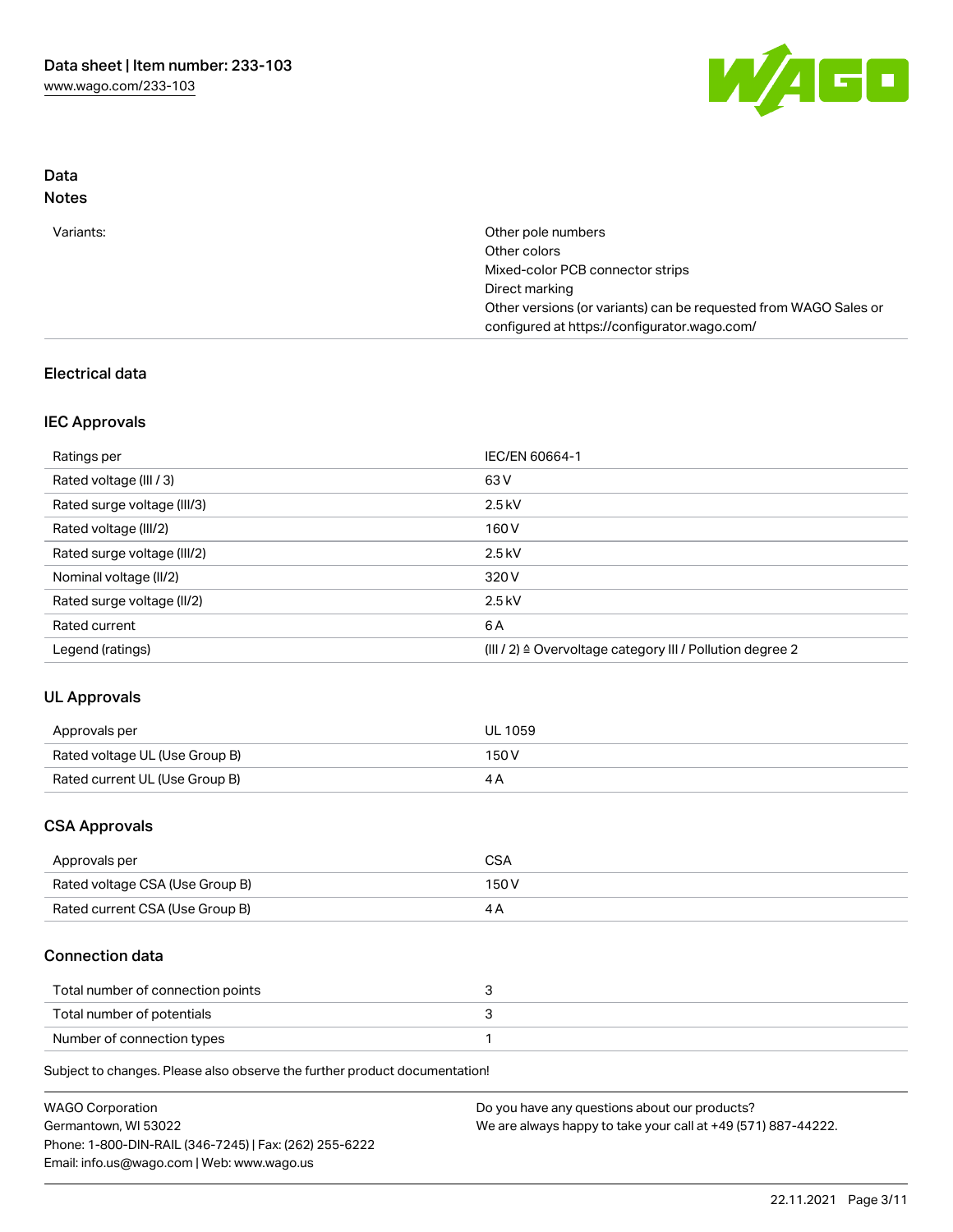[www.wago.com/233-103](http://www.wago.com/233-103)



Number of levels 1

#### Connection 1

| Connection technology                             | CAGE CLAMP                                                                                                                                                                          |
|---------------------------------------------------|-------------------------------------------------------------------------------------------------------------------------------------------------------------------------------------|
| <b>Actuation type</b>                             | Operating tool                                                                                                                                                                      |
| Solid conductor                                   | $0.080.5$ mm <sup>2</sup> / 28  20 AWG                                                                                                                                              |
| Fine-stranded conductor                           | $0.080.5$ mm <sup>2</sup> / 28  20 AWG                                                                                                                                              |
| Fine-stranded conductor; with insulated ferrule   | $0.25 \text{ mm}^2$                                                                                                                                                                 |
| Fine-stranded conductor: with uninsulated ferrule | $0.25 \text{ mm}^2$                                                                                                                                                                 |
| Note (conductor cross-section)                    | Terminating 0.75 mm <sup>2</sup> /18 AWG conductors is possible; however<br>insulation diameter allows only every other clamping unit to be<br>terminated with this conductor size. |
| Strip length                                      | $56$ mm $/ 0.20.24$ inch                                                                                                                                                            |
| Conductor connection direction to PCB             | 30 <sup>°</sup>                                                                                                                                                                     |
| Number of poles                                   | 3                                                                                                                                                                                   |

## Physical data

| Pin spacing                          | 2.5 mm / 0.098 inch  |
|--------------------------------------|----------------------|
| Width                                | 9.8 mm / 0.386 inch  |
| Height                               | 15.7 mm / 0.618 inch |
| Height from the surface              | 11.7 mm / 0.461 inch |
| Depth                                | 12.1 mm / 0.476 inch |
| Solder pin length                    | 4 mm                 |
| Solder pin dimensions                | $0.5 \times 0.75$ mm |
| Drilled hole diameter with tolerance | 1 1 $(+0.1)$ mm      |

## PCB contact

| PCB Contact                         | THT                                      |
|-------------------------------------|------------------------------------------|
| Solder pin arrangement              | over the entire terminal strip (in-line) |
| Number of solder pins per potential |                                          |

## Material data

| Color                       | gray             |
|-----------------------------|------------------|
| Material group              |                  |
| Insulation material         | Polyamide (PA66) |
| Flammability class per UL94 | V0               |

Subject to changes. Please also observe the further product documentation!

| <b>WAGO Corporation</b>                                | Do you have any questions about our products?                 |
|--------------------------------------------------------|---------------------------------------------------------------|
| Germantown, WI 53022                                   | We are always happy to take your call at +49 (571) 887-44222. |
| Phone: 1-800-DIN-RAIL (346-7245)   Fax: (262) 255-6222 |                                                               |
| Email: info.us@wago.com   Web: www.wago.us             |                                                               |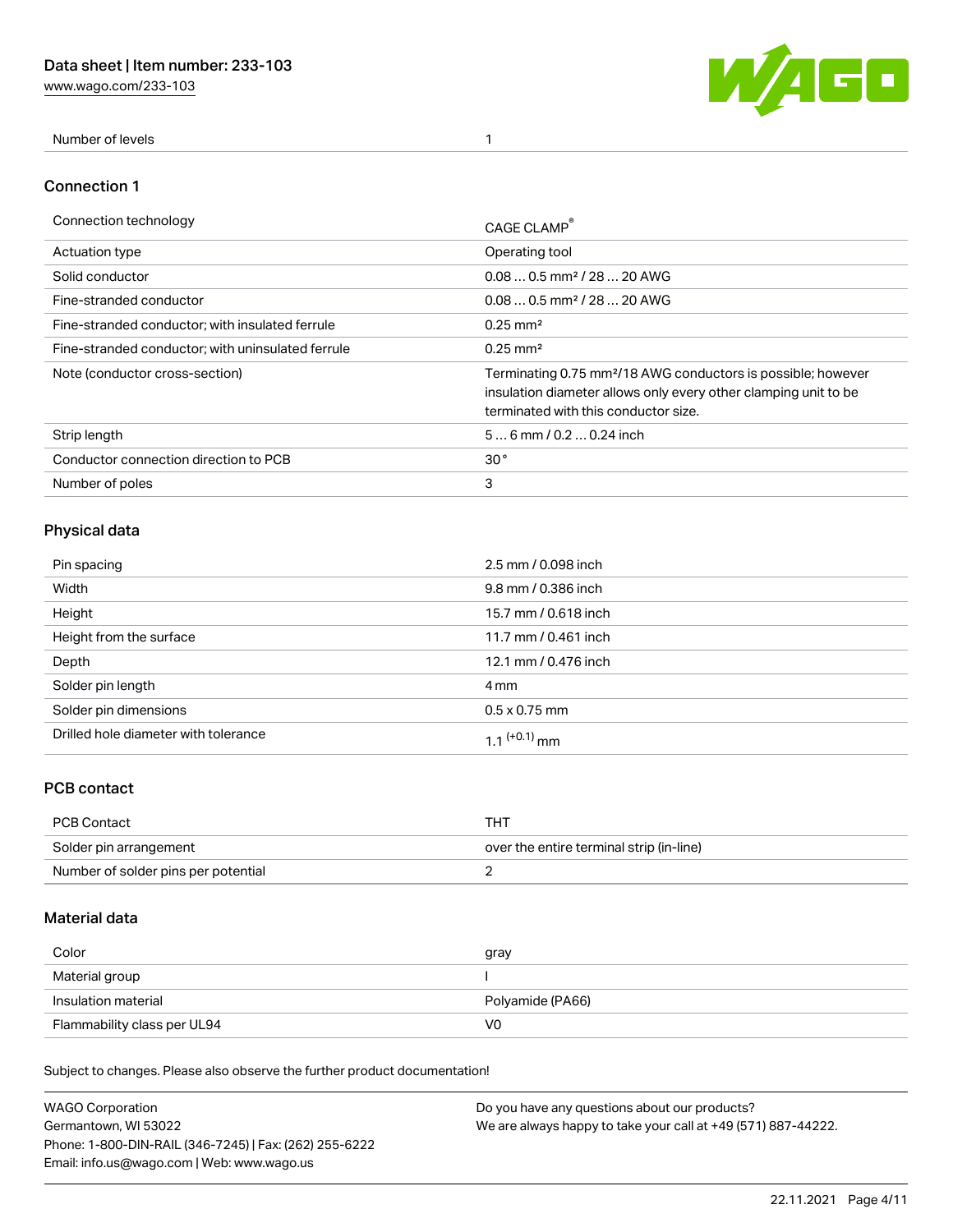[www.wago.com/233-103](http://www.wago.com/233-103)



| Clamping spring material | Chrome nickel spring steel (CrNi)     |
|--------------------------|---------------------------------------|
| Contact material         | Electrolytic copper $(E_{\text{Cl}})$ |
| Contact plating          | tin-plated                            |
| Fire load                | $0.016$ MJ                            |
| Weight                   | 1.1 <sub>g</sub>                      |

#### Environmental requirements

| Limit temperature range<br>. . | 105.00<br>юs<br>UU<br>. . |  |
|--------------------------------|---------------------------|--|
|--------------------------------|---------------------------|--|

## Commercial data

| Product Group         | 4 (Printed Circuit) |
|-----------------------|---------------------|
| PU (SPU)              | 500 (125) Stück     |
| Packaging type        | box                 |
| Country of origin     | CН                  |
| <b>GTIN</b>           | 4045454049157       |
| Customs tariff number | 8536904000          |

## Approvals / Certificates

#### Country specific Approvals

| Logo       | Approval                                                                   | <b>Additional Approval Text</b> | Certificate<br>name       |
|------------|----------------------------------------------------------------------------|---------------------------------|---------------------------|
|            | <b>CCA</b><br>DEKRA Certification B.V.                                     | EN 60998                        | NTR <sub>NL</sub><br>6946 |
| EMA<br>EUR | <b>CCA</b><br>DEKRA Certification B.V.                                     | EN 60998                        | 2153951.01                |
|            | <b>CCA</b><br>DEKRA Certification B.V.                                     | EN 60947-7-4                    | NTR NL<br>7786            |
|            | <b>CSA</b><br>DEKRA Certification B.V.                                     | C22.2                           | 1465035                   |
|            | <b>KEMA/KEUR</b><br>DEKRA Certification B.V.                               | EN 60947-7-4                    | 71-111040                 |
|            | Subject to changes. Please also observe the further product documentation! |                                 |                           |

WAGO Corporation Germantown, WI 53022 Phone: 1-800-DIN-RAIL (346-7245) | Fax: (262) 255-6222 Email: info.us@wago.com | Web: www.wago.us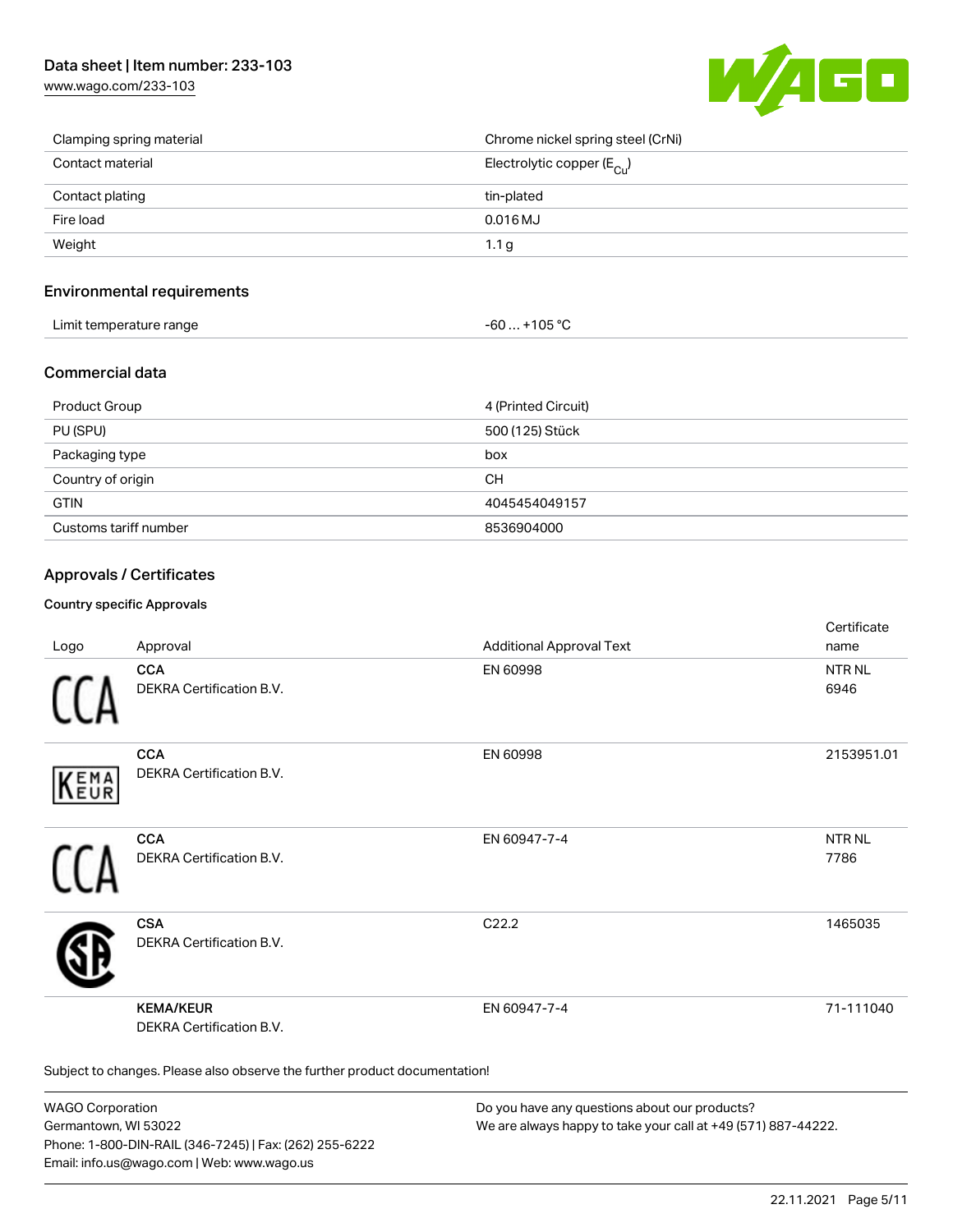



#### Ship Approvals

| Logo | Approval                                                | <b>Additional Approval Text</b> | Certificate<br>name               |
|------|---------------------------------------------------------|---------------------------------|-----------------------------------|
| ABS  | <b>ABS</b><br>American Bureau of Shipping               |                                 | $19-$<br>HG1869876-<br><b>PDA</b> |
|      | <b>DNV GL</b><br>Det Norske Veritas, Germanischer Lloyd | -                               | TAE000016Z                        |

#### UL-Approvals

|                          |                                     |                                 | Certificate |
|--------------------------|-------------------------------------|---------------------------------|-------------|
| Logo                     | Approval                            | <b>Additional Approval Text</b> | name        |
| $\overline{\phantom{0}}$ | UL<br>UL International Germany GmbH | <b>UL 1059</b>                  | E45172      |

## Optional accessories

| ×<br>۰.<br>v.<br>v<br>۰.<br>× |
|-------------------------------|
|-------------------------------|

|                 | Operating tool                                                                                            |                      |
|-----------------|-----------------------------------------------------------------------------------------------------------|----------------------|
|                 | Item no.: 210-648<br>Operating tool; Blade: 2.5 x 0.4 mm; with a partially insulated shaft; angled; short | www.wago.com/210-648 |
|                 | Item no.: 210-647<br>Operating tool; Blade: 2.5 x 0.4 mm; with a partially insulated shaft; multicoloured | www.wago.com/210-647 |
|                 | Item no.: 210-719<br>Operating tool; Blade: 2.5 x 0.4 mm; with a partially insulated shaft                | www.wago.com/210-719 |
|                 | Item no.: 233-332<br>Operating tool; made of insulating material; white                                   | www.wago.com/233-332 |
|                 | Item no.: 233-331<br>Operating tool; insulated; yellow                                                    | www.wago.com/233-331 |
|                 | Item no.: 233-335<br>Operating tool; yellow                                                               | www.wago.com/233-335 |
| <b>Ferrules</b> |                                                                                                           |                      |
| Ferrule         |                                                                                                           |                      |

Subject to changes. Please also observe the further product documentation!

| <b>WAGO Corporation</b>                                |  |
|--------------------------------------------------------|--|
| Germantown, WI 53022                                   |  |
| Phone: 1-800-DIN-RAIL (346-7245)   Fax: (262) 255-6222 |  |
| Email: info.us@wago.com   Web: www.wago.us             |  |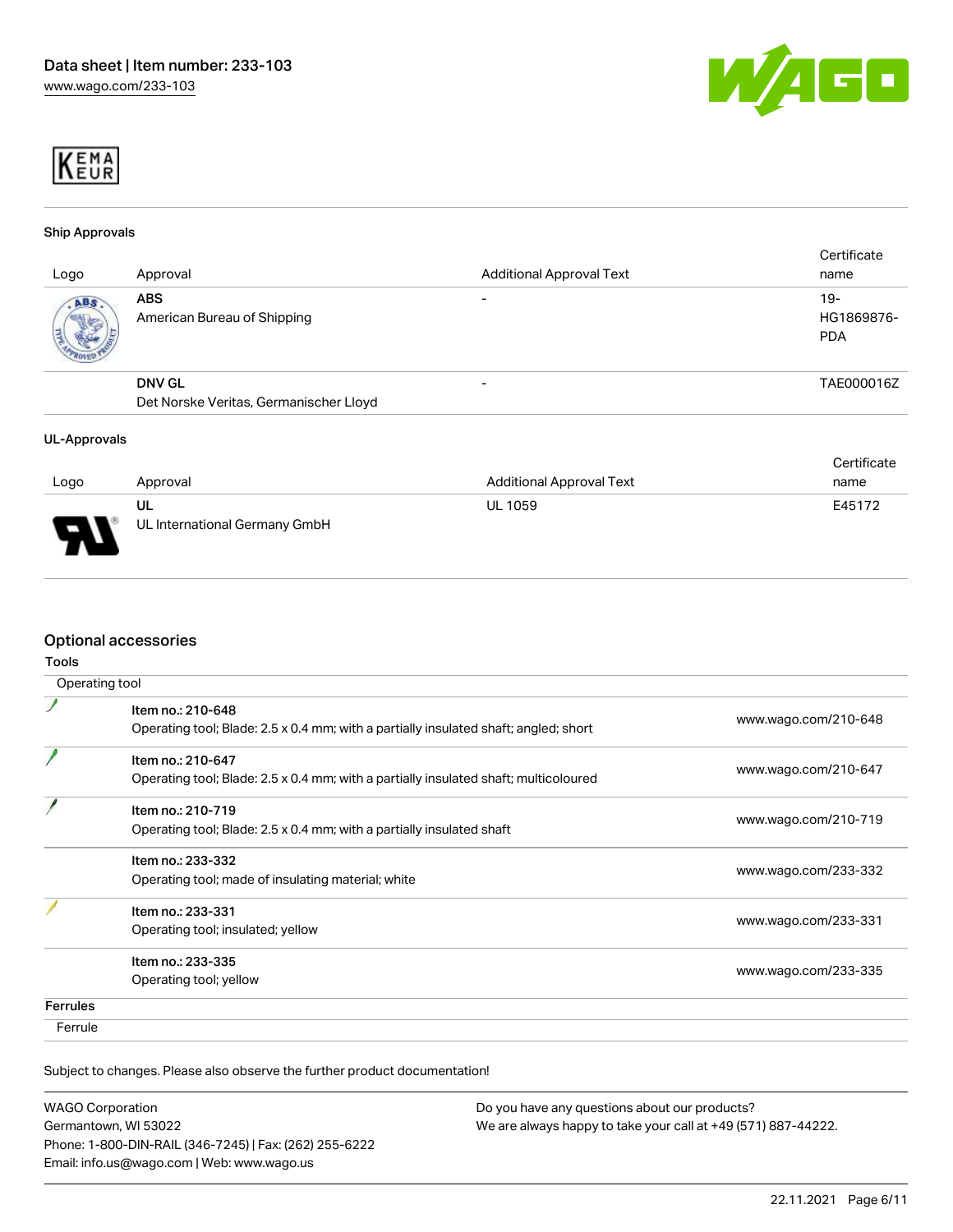## Data sheet | Item number: 233-103

Email: info.us@wago.com | Web: www.wago.us

[www.wago.com/233-103](http://www.wago.com/233-103)



|                  | Item no.: 216-131<br>Ferrule; Sleeve for 0.25 mm <sup>2</sup> / AWG 24; uninsulated; electro-tin plated; silver-colored                                                                         |                                                                                                                |                                  | www.wago.com/216-131 |
|------------------|-------------------------------------------------------------------------------------------------------------------------------------------------------------------------------------------------|----------------------------------------------------------------------------------------------------------------|----------------------------------|----------------------|
|                  | Item no.: 216-151<br>Ferrule; Sleeve for 0.25 mm <sup>2</sup> / AWG 24; uninsulated; electro-tin plated                                                                                         |                                                                                                                |                                  | www.wago.com/216-151 |
|                  | Item no.: 216-301<br>Ferrule; Sleeve for 0.25 mm <sup>2</sup> / AWG 24; insulated; electro-tin plated; yellow                                                                                   |                                                                                                                |                                  | www.wago.com/216-301 |
|                  | Item no.: 216-321<br>Ferrule; Sleeve for 0.25 mm <sup>2</sup> / AWG 24; insulated; electro-tin plated; yellow                                                                                   |                                                                                                                |                                  | www.wago.com/216-321 |
|                  | Marking accessories                                                                                                                                                                             |                                                                                                                |                                  |                      |
| Marking strip    |                                                                                                                                                                                                 |                                                                                                                |                                  |                      |
|                  | Item no.: 210-331/250-207<br>Marking strips; as a DIN A4 sheet; MARKED; 1-48 (100x); Height of marker strip: 2.3 mm/0.091 in; Strip<br>length 182 mm; Horizontal marking; Self-adhesive; white  |                                                                                                                | /250-207                         | www.wago.com/210-331 |
|                  | Item no.: 210-331/250-202<br>Marking strips; as a DIN A4 sheet; MARKED; 1-16 (400x); Height of marker strip: 2.3 mm/0.091 in; Strip<br>length 182 mm; Horizontal marking; Self-adhesive; white  |                                                                                                                | /250-202                         | www.wago.com/210-331 |
|                  | Item no.: 210-331/254-204<br>Marking strips; as a DIN A4 sheet; MARKED; 17-32 (400x); Height of marker strip: 2.3 mm/0.091 in; Strip<br>length 182 mm; Horizontal marking; Self-adhesive; white |                                                                                                                | /254-204                         | www.wago.com/210-331 |
|                  | Item no.: 210-331/250-204<br>Marking strips; as a DIN A4 sheet; MARKED; 17-32 (400x); Height of marker strip: 2.3 mm/0.091 in; Strip<br>length 182 mm; Horizontal marking; Self-adhesive; white |                                                                                                                | /250-204                         | www.wago.com/210-331 |
|                  | Item no.: 210-331/254-206<br>Marking strips; as a DIN A4 sheet; MARKED; 33-48 (400x); Height of marker strip: 2.3 mm/0.091 in; Strip<br>length 182 mm; Horizontal marking; Self-adhesive; white |                                                                                                                | www.wago.com/210-331<br>/254-206 |                      |
|                  | Item no.: 210-331/250-206<br>Marking strips; as a DIN A4 sheet; MARKED; 33-48 (400x); Height of marker strip: 2.3 mm/0.091 in; Strip<br>length 182 mm; Horizontal marking; Self-adhesive; white |                                                                                                                | /250-206                         | www.wago.com/210-331 |
|                  | Item no.: 210-331/254-202<br>Marking strips; as a DIN A4 sheet; MARKED; 1-16 (400x); Height of marker strip: 2.3 mm/0.091 in; Strip<br>length 182 mm; Horizontal marking; Self-adhesive; white  |                                                                                                                | www.wago.com/210-331<br>/254-202 |                      |
|                  | Item no.: 210-331/254-207<br>Marking strips; as a DIN A4 sheet; MARKED; 1-48 (100x); Height of marker strip: 2.3 mm/0.091 in; Strip<br>length 182 mm; Horizontal marking; Self-adhesive; white  |                                                                                                                | /254-207                         | www.wago.com/210-331 |
| <b>Downloads</b> | Documentation                                                                                                                                                                                   |                                                                                                                |                                  |                      |
|                  | <b>Additional Information</b><br>Technical explanations                                                                                                                                         | 2019 Apr 3                                                                                                     | pdf                              | Download             |
|                  | Subject to changes. Please also observe the further product documentation!                                                                                                                      |                                                                                                                |                                  |                      |
|                  | <b>WAGO Corporation</b><br>Germantown, WI 53022<br>Phone: 1-800-DIN-RAIL (346-7245)   Fax: (262) 255-6222                                                                                       | Do you have any questions about our products?<br>We are always happy to take your call at +49 (571) 887-44222. |                                  |                      |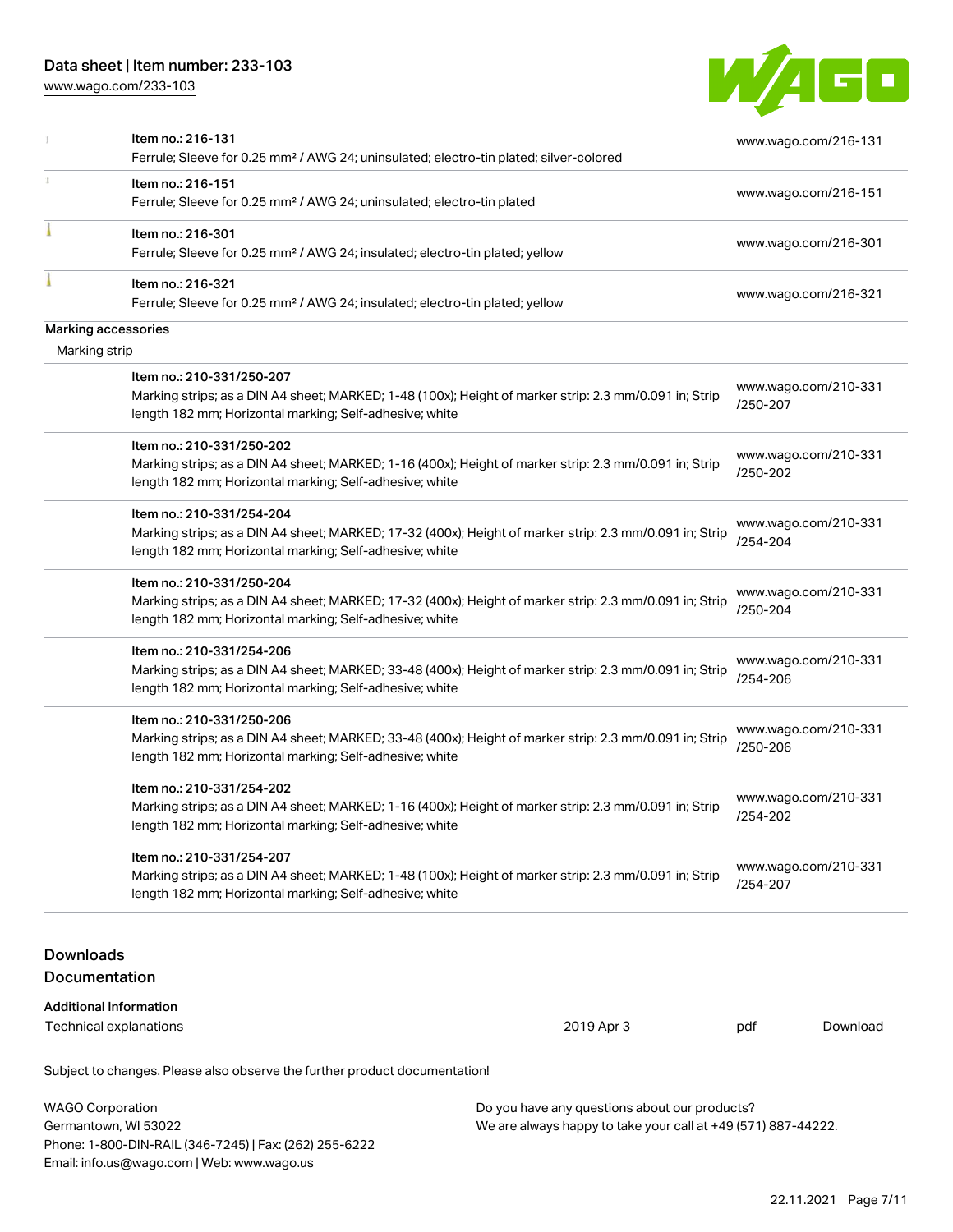

| $2.0\,\mathrm{MB}$ |          |
|--------------------|----------|
| pdf<br>125.0 kB    | Download |
|                    |          |

#### CAD files

#### CAE data

| EPLAN Data Portal 233-103 | URL | Download |
|---------------------------|-----|----------|
| ZUKEN Portal 233-103      | URL | Download |

#### PCB Design

| Symbol and Footprint 233-103                                                        | URL | Download |
|-------------------------------------------------------------------------------------|-----|----------|
| CAx data for your PCB design, consisting of "schematic symbols and PCB footprints", |     |          |

allow easy integration of the WAGO component into your development environment.

#### Supported formats:

- $\blacksquare$ Accel EDA 14 & 15
- $\blacksquare$ Altium 6 to current version
- $\blacksquare$ Cadence Allegro
- $\blacksquare$ DesignSpark
- $\blacksquare$ Eagle Libraries
- $\blacksquare$ KiCad
- $\blacksquare$ Mentor Graphics BoardStation
- $\blacksquare$ Mentor Graphics Design Architect
- $\blacksquare$ Mentor Graphics Design Expedition 99 and 2000
- $\blacksquare$ OrCAD 9.X PCB and Capture
- $\blacksquare$ PADS PowerPCB 3, 3.5, 4.X, and 5.X
- $\blacksquare$ PADS PowerPCB and PowerLogic 3.0
- $\blacksquare$ PCAD 2000, 2001, 2002, 2004, and 2006
- $\blacksquare$ Pulsonix 8.5 or newer
- $\blacksquare$ **STL**
- $\blacksquare$ 3D STEP
- $\blacksquare$ TARGET 3001!
- П View Logic ViewDraw
- $\blacksquare$ Quadcept
- $\blacksquare$ Zuken CadStar 3 and 4

Subject to changes. Please also observe the further product documentation!

WAGO Corporation Germantown, WI 53022 Phone: 1-800-DIN-RAIL (346-7245) | Fax: (262) 255-6222 Email: info.us@wago.com | Web: www.wago.us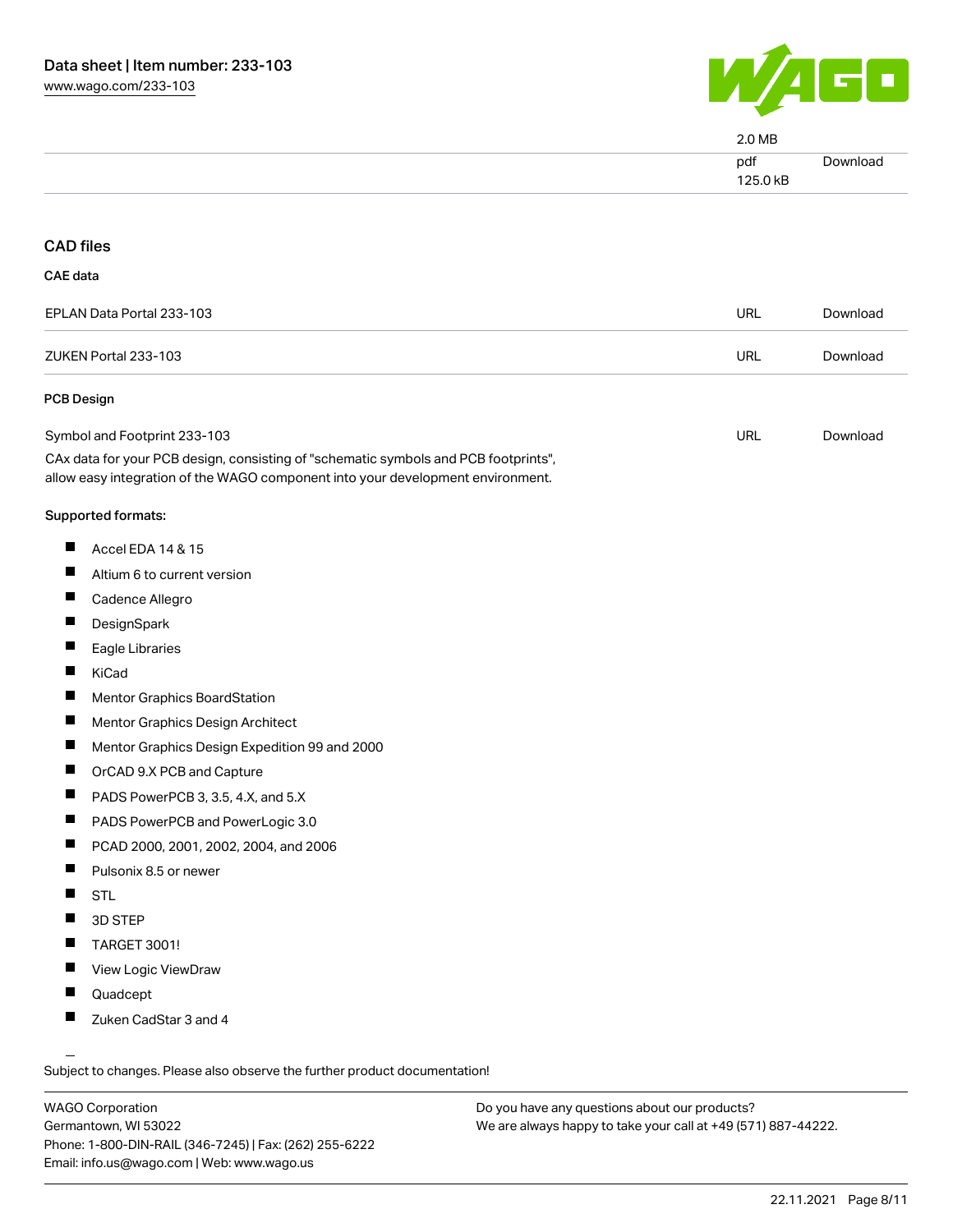$\blacksquare$ Zuken CR-5000 and CR-8000

PCB Component Libraries (EDA), PCB CAD Library Ultra Librarian

| <b>Service Service</b> |  |
|------------------------|--|
|                        |  |
|                        |  |

# 2D/3D Models 233-103 URL [Download](https://www.wago.com/global/d/3D_URLS_233-103) Environmental Product Compliance Compliance Search Environmental Product Compliance 233-103 URL [Download](https://www.wago.com/global/d/ComplianceLinkMediaContainer_233-103)

PCB terminal block; 0.5 mm²; Pin spacing 2.5 mm; 3-pole; CAGE CLAMP®; 0,50 mm²; gray

#### Installation Notes

CAD data

#### Conductor termination



Inserting a conductor via 3.5 mm screwdriver.

Screwdriver actuation parallel to conductor entry



Inserting a conductor via 3.5 mm<br>Inserting a conductor via operating tool. screwdriver.

Screwdriver actuation perpendicular to conductor entry



Subject to changes. Please also observe the further product documentation!

WAGO Corporation Germantown, WI 53022 Phone: 1-800-DIN-RAIL (346-7245) | Fax: (262) 255-6222 Email: info.us@wago.com | Web: www.wago.us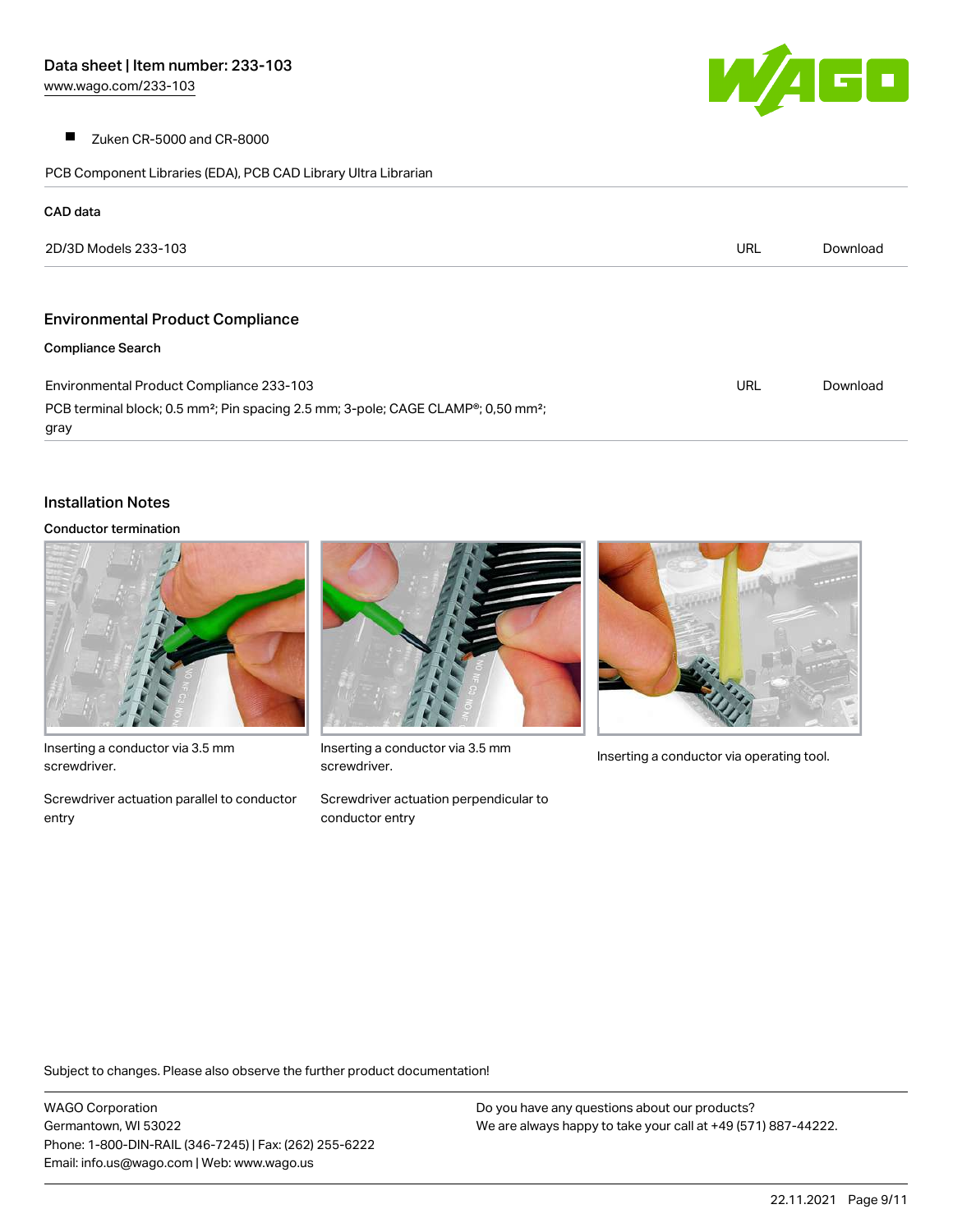## Data sheet | Item number: 233-103 [www.wago.com/233-103](http://www.wago.com/233-103)

60



Compared to standard screwdrivers, these operating tools are far more convenient for wiring PCB terminal strips at factory.

Installation



PCB Terminal Strips placed behind each other save space – staggering them by half the pin spacing simplifies subsequent wiring of the first row.

Installation

Subject to changes. Please also observe the further product documentation!

WAGO Corporation Germantown, WI 53022 Phone: 1-800-DIN-RAIL (346-7245) | Fax: (262) 255-6222 Email: info.us@wago.com | Web: www.wago.us